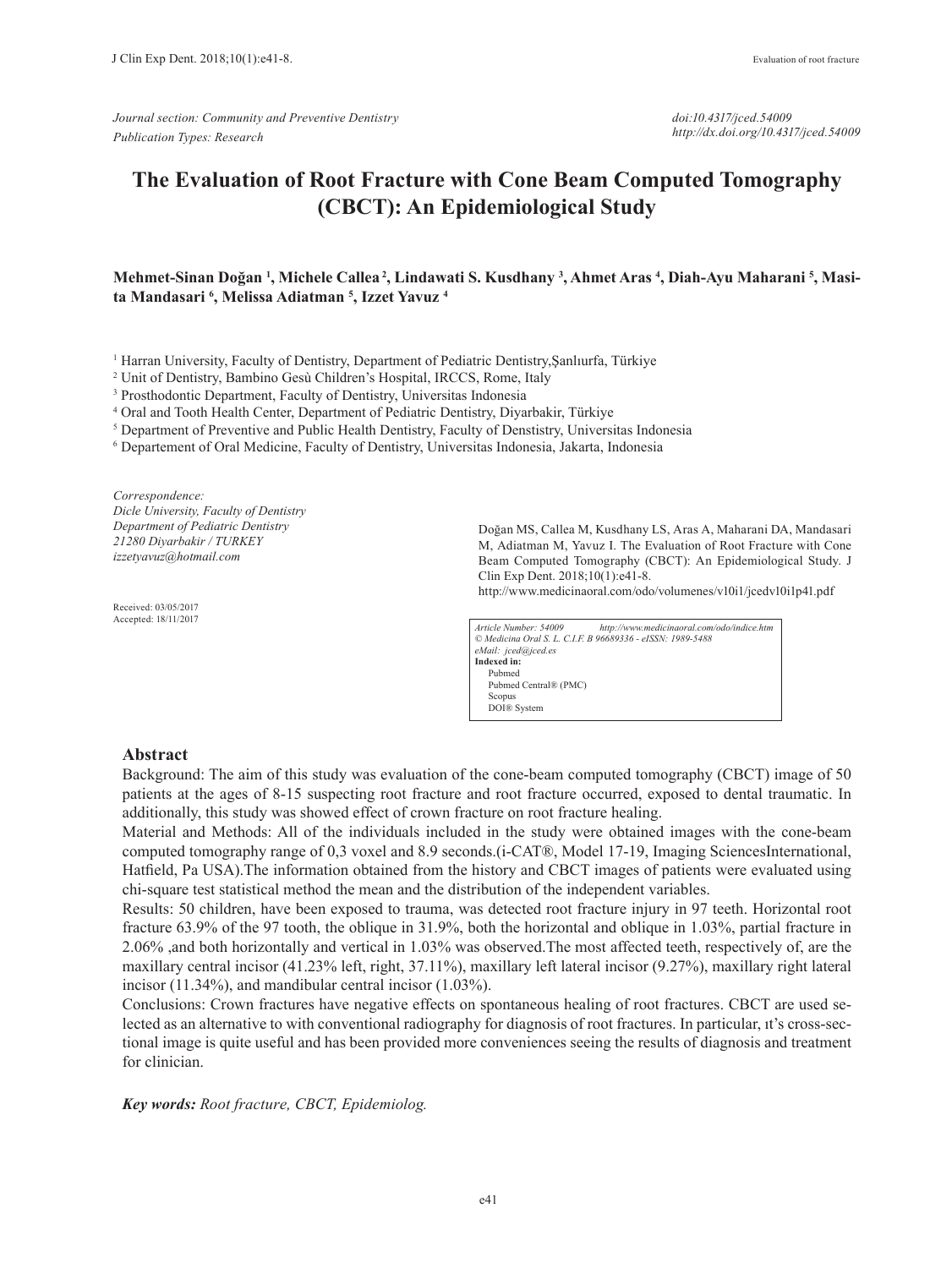# **Introduction**

Popularization of preventive dentistry applications, the frequency of dental caries and periodontal problems in children decreased, but epidemiological researches showed that trauma-based dental injuries are still serious problems in children (1-3). Root fractures are less widespread compared to other injuries in classification dental-trauma. Root fractures represent 0.5-7% of injuries in permanent teeth and 2-4% of injuries in primary teeth (4,5).

Root fracture is most important in permanent teeth. Root fracture healing is effect of location of fracture, type, root developing and distance of between fracture fragments. The fractures which occurred in the root due to trauma are classified as crown, medium and apical third based on their localization. According to fracture line, root fractures are classified as horizontal, oblique, vertical and horizontal/oblique (4).

Healing of root fractures was classified into four groups according to Andreasen and Hjørting-Hansen: (4).

1. Healing with hard tissue: contact points between fracture fragments are closed and fracture line disappeared or can only be traced very ambiguously.

2. Hard tissue and soft tissue accumulation between fracture fragments.

3. Healing with soft tissue accumulation between fracture fragments: radiolucent areas can be seen between fracture parts in radiography.

4. No healing: Because of pulp necrosis, radiolucent areas can be seen between fracture fragments and in alveolar bone in radiography.

In traditional and digital oral x-ray graphs, dental structures have seen in 2-D form. However, with Cone Beam Computed Tomography (CBCT) which recently is being used in dentistry, anatomic structure of the teeth and the mouth can be observed in any section and plane desired in a 3-D form. Thus, considerable advantage and convenience is obtained in diagnosis of occurred root fractures because of dental injuries (6-10).

Axial, coronal, sagittal and cross-sectional images can be obtained from the data provided by CBCT devices; as a result, it is now possible to identify in a more detailed and accurate manner fractures which are diagnosed or otherwise by traditional radiographies (9).

CBCT device provides to clinician with a wide area of usage for evaulation of dental fractures, cracks, measuring the size of periapical lesions, assessment of bone density in lesion area, endodontic surgery, implant planning, and analysis of temporomandibular joints and resorptions (11-14).

The dose of radiation is varies depending on the CBCT device, especially differences in scanning times and model and usage type of the device (15). The amount of radiation is directly related to the period of image taking and the field of image. For this reason, it is recommended that images are taken with as less field as possible and practicable. It imaging ensures clinicians with submillimeter spatial resolution images of high diagnostic standard with comparatively short scanning times (10– 70 seconds) and a reported radiation dose same to that required for 4 - 15 panoramic radiographs (16).

The purpose of this study is to evaluate the CBCT image taken from 50 patients between 8-15 years of age who were subject to dental trauma.

#### **Material and Methods**

In this study, CBCT images were taken and examined of 50 patients between 8 and 15 years of age were taken who applied to Dicle University, Faculty of Dentistry, Department of Pediatric Dentistry who were subject to trauma and suspected of dental root fracture. Before CBCT scans was taken, relatives of patients were informed about CBCT and the approval of the patient was obtained.

Only patients with anterior teeth fracture who were 8-15 years of age and healthy individuals were included in this study. The medical treatment history of patients who were included in this study was explored and information on the patients was collected by means of anamneses forms.

This study was confirmed by the ethical board of Dicle University, Faculty of Medicine on 8th December, 2011.

From all individuals included in this study, images were obtained in 8.9 seconds with CBCT device (i-CAT®, Model 17-19, Imaging Sciences International, Hatfield, Pa USA) (Figs. 1-4).

The teeth with post-trauma luxation were splinted. Generally orthodontic wire - composite splint was applied so that physiological movement of teeth could be allowed (0.5 mm full circle orthodontic wire, Kuraray 3M ESPE composite).



**Fig. 1:** Cross sectional view oblique root fracture (right upper incisor tooth).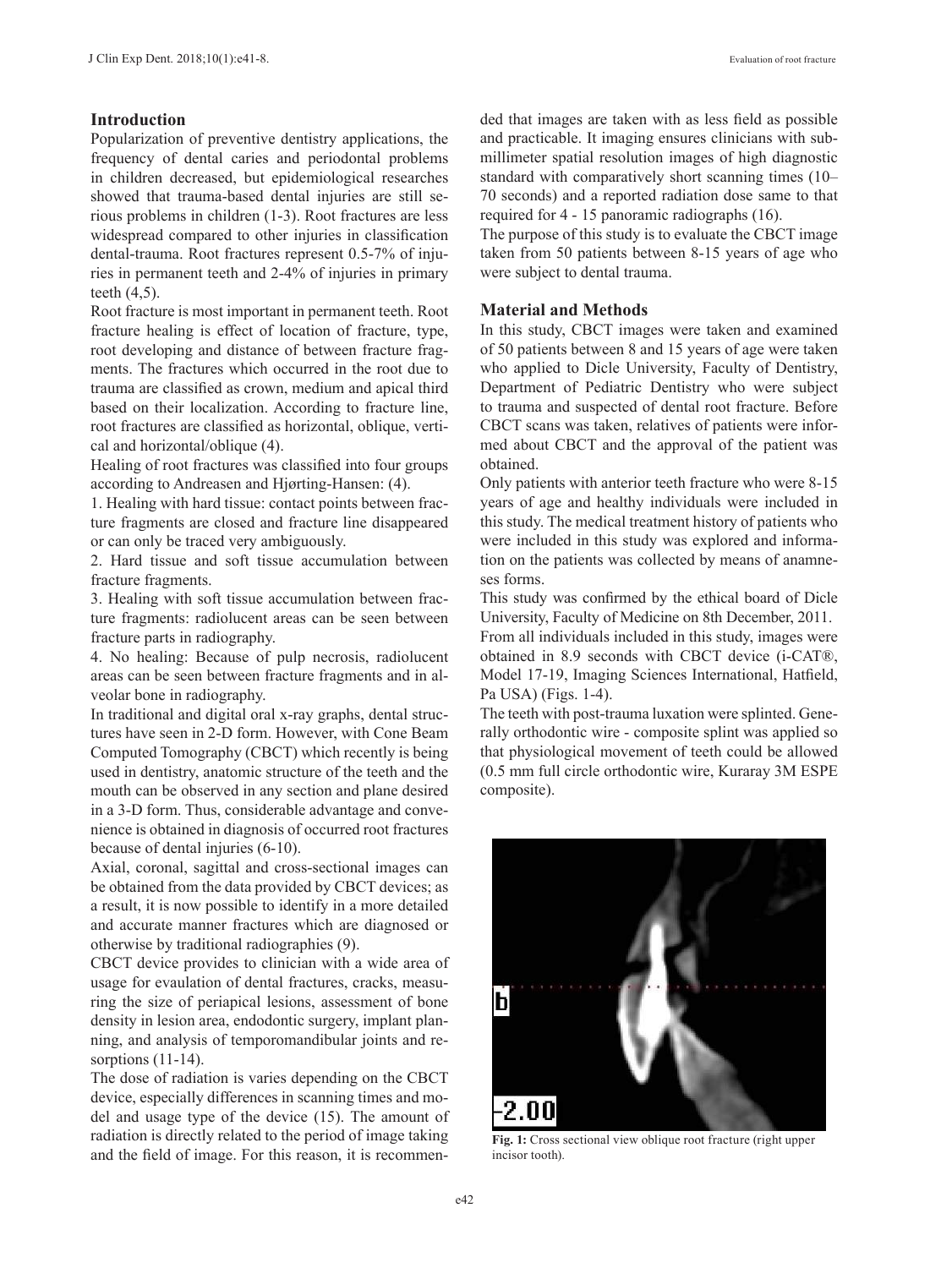

**Fig. 2:** Apical 1/3 and horizontal root fracture. Pretreatment CBCT view (a), post treatment CBCT view (b), control CBCT view (c).



**Fig. 3:** Fragmentary root fracture CBCT view.



**Fig. 4:** Apical 1/3 horizontal root fracture and cronal 1/3 vertical root fracture.

Endodontic treatments were applied to the teeth with pulp necrosis. In patients that include pulp but who did not experience pulp necrosis were treated with partial pulptomy and dental vitality was maintained.

In teeth with crown fracture, composite restoration was

performed so as to reinstate aesthetic and function in relatively low damage cases (KURARAY 3M ESPE) and intra-canal post-aided restorations (fiber post, prefabricate post) were performed in relatively high damage cases.

#### **Results**

Root fracture injuries were identified in a total of 97 teeth of the 50 children between 8 and 15 years of age who were exposed to trauma. It has been observed that frequency of root fractures was higher in boys (60%) compared to girls (40%). When the distribution of root fractures was examined based on age, it has been found out that injuries were more widespread in children 11-13 years of age. When the number of root fractures occurred in different age groups was examined, significant difference was observed between groups based on gender according to chi-square test (Table 1, *P*<0.05 ).

Table 2 gives the distribution and type of root fractures numbers obtained as a result of the evaluation of radiographic and CBCT images of the 50 patients.

As a result of more detailed analysis of the images obtained with CBCT, it has been observed that of the 97 teeth, 63.9% had horizontal root fracture, 31.9% had oblique root fracture, 1.03% had both horizontal and oblique root fracture, 2.06 had fragmentary fracture and 1.03% had both horizontal and vertical root fracture. An examination of the root fractures showed that 96 of the 97 teeth were maxillary teeth and 1 was mandibular tooth. The most affected teeth were determined as maxillary central incisor teeth (41.23% right 37.11% left), maxillary right lateral incisor teeth (11.34%), maxillary left lateral incisor teeth (9.27%) and mandibular central incisor teeth (1.03%) (Table 2).

Fracture location of the 62 teeth which had horizontal root fracture, 11 teeth were at the middle region of the root, 4 teeth were in cervical region, and 47 were in the 1/3 apical region of root. Fracture of the 31 teeth which had oblique root fracture, 20 were in 1/3 apical region, 10 were in middle region and 1 was in cervical region. When the teeth with root fracture were examined as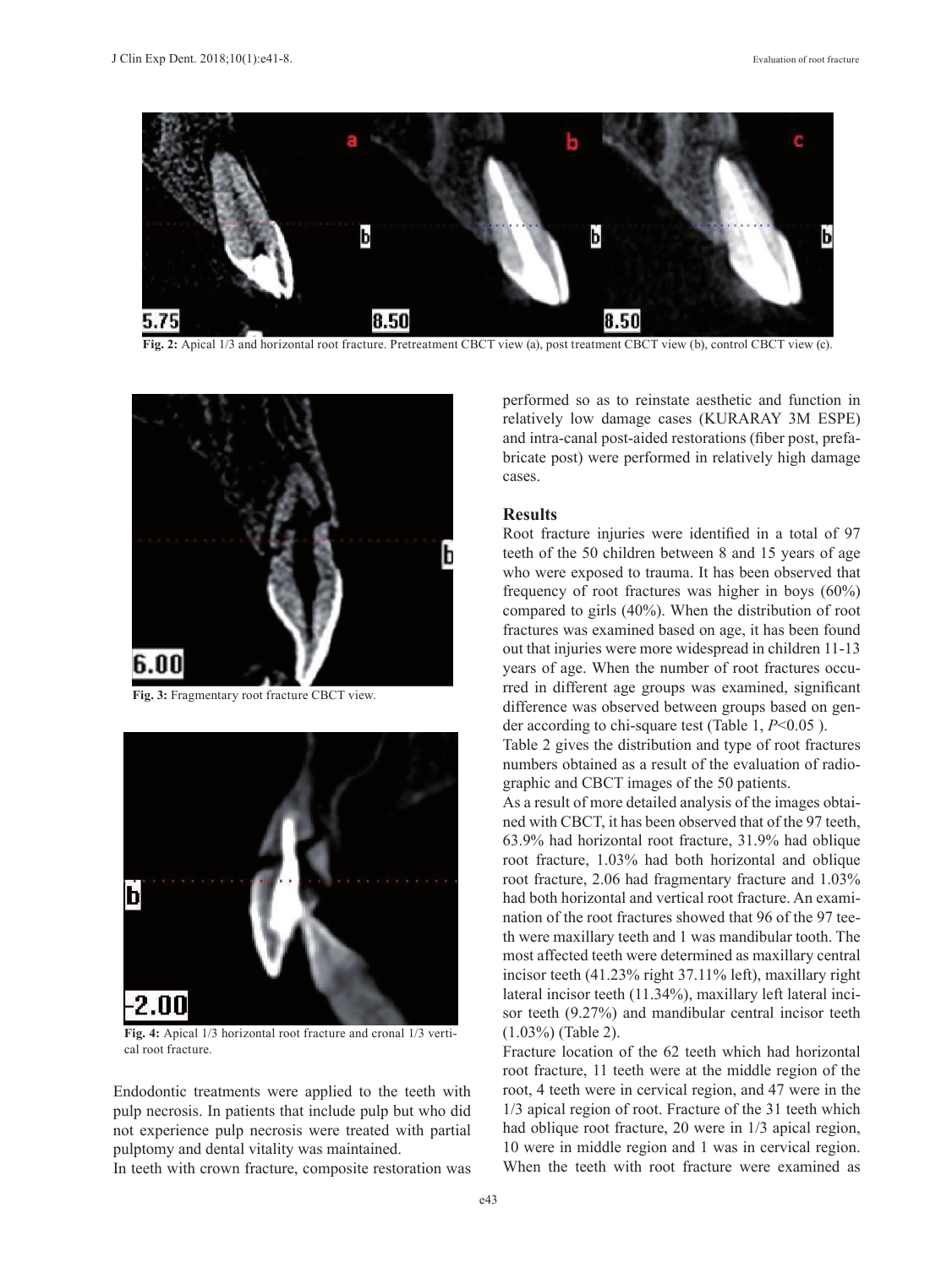| <b>Sex</b>                                                                             |                          | <b>Groups of Age</b> |          |                | <b>Total</b> | P                   |
|----------------------------------------------------------------------------------------|--------------------------|----------------------|----------|----------------|--------------|---------------------|
|                                                                                        |                          | $8 - 10$             | 11-13    | 14-15          |              |                     |
| Female                                                                                 | Number of root fractures | 13                   | 24       | $\mathfrak{D}$ | 39           |                     |
|                                                                                        | Rate %                   | 65,0%                | 40,0%    | 11,8%          | 40,2%        |                     |
| Male                                                                                   | Number of root fractures | 7                    | 36       | 15             | 58           | $,004$ <sup>*</sup> |
|                                                                                        | Rate %                   | 35,0%                | $60.0\%$ | 88,2%          | 59,8%        |                     |
| <b>Total</b>                                                                           | Number of root fractures | 20                   | 60       | 17             | 97           |                     |
| ***: Highly significant<br>*:significant<br>**: Very significant<br>ns: nonsignificant |                          |                      |          |                |              |                     |

**Table 1**: Investigation of age groups according to the number of root fracture.

| <b>Table 2</b> : The distribution of $11, 21, 12, 22$ and 31 of teeth occurred the root fractures. |                 |          |          |          |                 |       |
|----------------------------------------------------------------------------------------------------|-----------------|----------|----------|----------|-----------------|-------|
| Root fractures type                                                                                | <b>Tooth 11</b> | Tooth 21 | Tooth 12 | Tooth 22 | <b>Tooth 31</b> | total |
| <b>Horizontal</b>                                                                                  | 18              | 27       |          |          |                 | 62    |
| Oblique                                                                                            | 20              |          |          |          |                 | 31    |
| <b>Horizontal-Oblique</b>                                                                          |                 |          |          |          |                 |       |
| <b>Fragmentary fracture</b>                                                                        |                 |          |          |          |                 |       |
| Horizontal-vertical                                                                                |                 |          |          |          |                 |       |

**Total** 40 36 11 9 1 9

**Table 2**: The distribution of 11, 21, 12, 22 and 31 of teeth occurred the root fractures.

horizontal and oblique root fracture, according to chisquaretest results, significant difference was found in the tooth no. 11 (Table 3, 0.013\* *P*<0.05).

When the existence of crown fracture along with root fracture was taken into consideration, spontaneous healing rate was found to be higher in the absence of crown fracture. Statistically significant difference was also detected (Table 4, *P*<0.05).

#### **Discussion**

Sudden and powerful impacts on teeth can cause root fractures, such as e.g. automobile accidents, sports injuries and fights. Dental injuries are most frequently observed in the maxillary anterior region (mainly central incisors) and reported to occur more frequently in maxillary teeth compared to mandibular teeth (9). Frequency of traumatic teeth injuries is mostly related to age and is reported to occur more frequently in the first 10 years of life. In the further years this frequency decreases and it is reported that dental injuries are less encountered at and above 30 years of age (17). Root fractures are most frequently observed in the 11–20 year age group male patients (18). In our study on 8-15 age intervals, it is determined that the highest rate of root fractures was in 11-13 age interval and in maxillary central incisors and male patients. Results of this study are consistent with the findings of other studies.

Root fractures are reported that occurrence mechanism of root fractures is usually in the form of a impingement from the frontal region and compression in labial and

| <b>Table 3</b> : The distribution of fracture type and groups of age. |  |  |
|-----------------------------------------------------------------------|--|--|
|-----------------------------------------------------------------------|--|--|

| Root fractures type         | <b>Groups of Age</b> | Number of teeth |         |    |
|-----------------------------|----------------------|-----------------|---------|----|
|                             | $8-10$               | $11 - 13$       | $14-15$ |    |
| <b>Horizontal</b>           | 14                   | 38              | 10      | 62 |
| Oblique                     |                      | 21              |         | 31 |
| <b>Horizontal-Oblique</b>   |                      |                 |         |    |
| <b>Fragmentary fracture</b> |                      |                 |         |    |
| Horizontal-vertical         |                      |                 |         |    |
| Total                       | 20                   | 60              |         | Q٢ |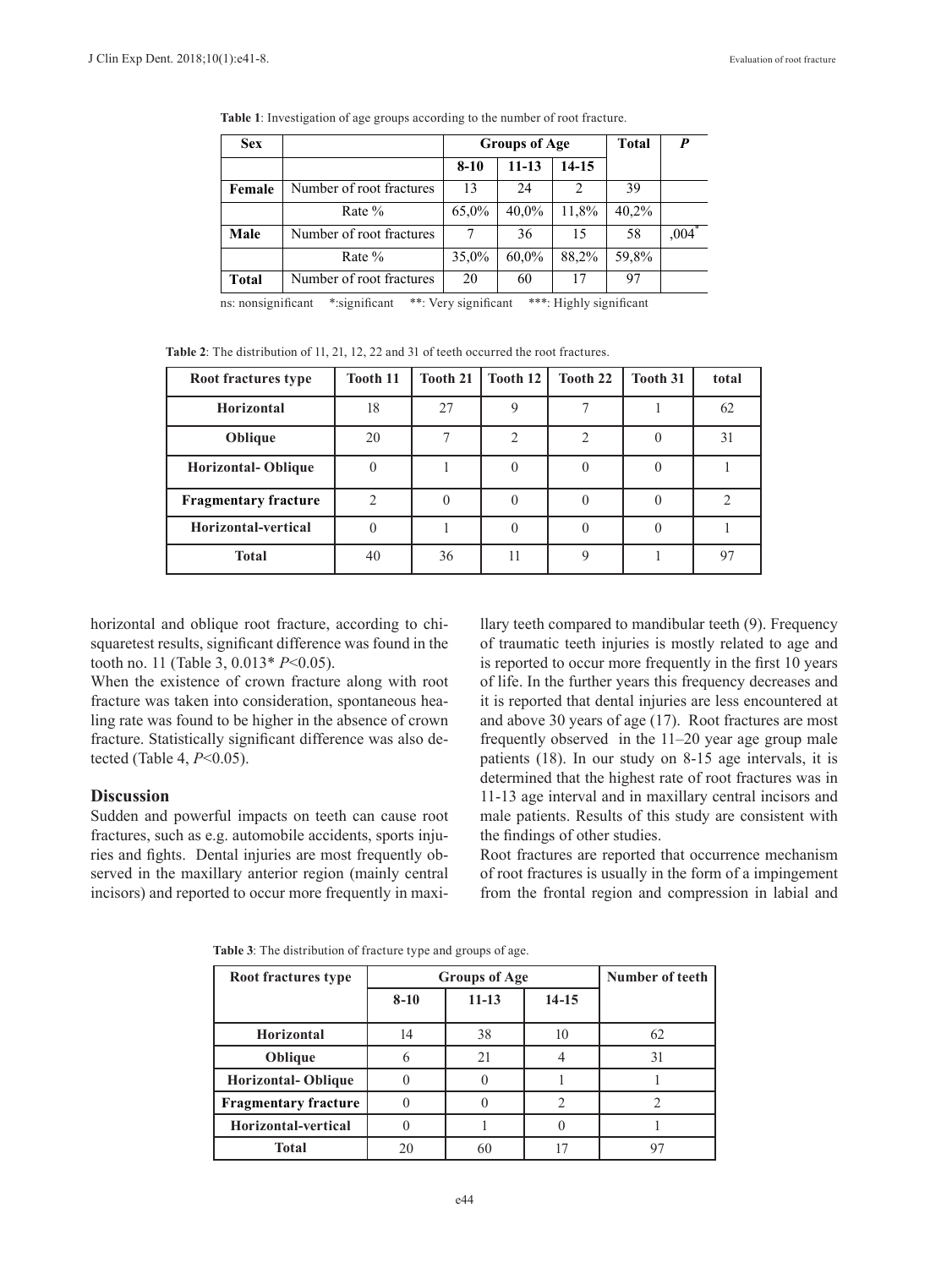| <b>Prognoses of pulp</b><br>after root fracture |                             |           | <b>Coronal fracture</b> | Total | $\boldsymbol{P}$ |
|-------------------------------------------------|-----------------------------|-----------|-------------------------|-------|------------------|
|                                                 |                             | Available | <b>Nonavailable</b>     |       |                  |
| <b>Spontaneous</b><br>healing                   | Number of<br>root fractures | 28        | 38                      | 66    |                  |
|                                                 | $%$ rates                   | 52,8%     | 86,4%                   | 68,0% | $,001***$        |
| <b>Pulp necrosis</b>                            | Number of<br>root fractures | 25        | 6                       | 31    |                  |
|                                                 | $%$ rates                   | 47,2%     | 13,6%                   | 32,0% |                  |
| <b>Total</b>                                    | Number of<br>root fractures | 53        | 44                      | 97    |                  |

**Table 4**: The distribution of pulp necrosis and spontaneous healing according to whether coronal fracture along with the root fracture.

lingual or palatal direction (19). The injury in root fractures involves damage to pulp, dentin, cementum and periodontal ligament. Root fracture healing is effect of pulpal and periodontal healing processes and bacteria entering the coronal part of the pulp. Pulp necrosis was increased in enamel-dentin crown fracture teeth with extensive dentin exposure. Root fracture healing was significantly affected by pulp necrosis, dislocation fragments and luxation of the coronal fragment (4,19). In this study, the occurrence crown fracture along with root fracture had increased in incidence of pulp necrosis. In additionally, rate of spontaneous healing was increased in root fractures with the absence of crown fracture. It was significant difference found as per chi-square tests in the vital spontaneous healing and pulp necrosis ratios (*P*<0,05).

The some factors which had the important influence upon root fracture healing were: age, stage of root development, mobility and dislocation of the coronal fragment and distance of between the fracture fragments. The splinting procedures were usually absolute immobility in teeth with root fracture. Previous study reported that types of splinting were describes such as orthodontic band-arch wire splint, cap splint, composite splint, bonded metal wire splint and splinting with fiberglass. Rigid splinting could have a detrimental effect on root fracture healing (4). In this study, rigid splinting with composite was carried out only one patient, and it was developed pulp necrosis. For other patients, 0.5 mm fully circle orthodontic wire-composite was used for the purpose of splinting procedure. Splint was not carried out 49 teeth with root fractures which did not have luxation, had normal occlusion and mostly localised in apical 1/3. Spontaneous healing was observed on these teeth. These results are compatible with the results of a research conducted by Andreasen *et al.* (4).

Andreasen *et al.* reported that cervical fractures had observed pulp necrosis than fractures located at the middle or apical one-third of the root. In additionally, they said that optimal repositioning of root fractures with dislocation of the coronal fragment of up to 1 mm favors both healing with hard tissue and at the same time reduces the risk of pulp necrosis (24). In this study, apical 1/3 root fractures were observed spontaneous healing than fractures located at the middle and cervical. Furthermore, in one case, with more than 3mm dislocation of coronal fragment, was observed spontaneous healing after coronal fragment was repositioned and splinting procedure.

Horizontal root fractures occur the majority frequently in the middle of the root and infrequently in the apical 1/3 (18). In other study, apical and cervical 1/3 root fractures had equal frequency whereas middle of root fractures are more frequent (20,21). In our study, it was observed that root fractures were in apical 1/3 area in 68 teeth, middle of root in 23 teeth, in cervical 1/3 in 1 tooth and in more than one location in 5 teeth.

After fracture fragments are repositioned, splinting procedure is applied for a period of 4 weeks in middle of root fractures and 4 months in cervical 1/3 root fractures (18,20,21). The splinting period in our study was also applied in the same period.

Some researchers reported that apical 1/3 fractures cannot be detected in Clinique and periapical x-ray graphic, but cervical root fractures could be traced clearly (9,20). In our study, 3-D imaging was performed with the help of CBCT, thus, no problems were encountered in the identification of root fractures.

According to the epidemiological study performed by Çalışkan *et al.*, maxillary central incisor teeth were the most frequently affected 95 % of root fractures and most common location of root fracture was in middle 1/3 of the root (21,22). In our study, root fractures in maxillary central incisor, maxillary lateral and mandibular central teeth were found as 78.35%, 20.61% and 1.03%, respectively. These data obtained by us are compatible with the literature.

In radiographic evaluation of root fractures, it is recommended that periapical X-ray graph is taken with 45, 90 and 110 degrees angles (20). In another study it is recommended that occlusal graphs should also be taken along with x-ray graph (21). Another study stated that for identification of root fractures, the fracture line could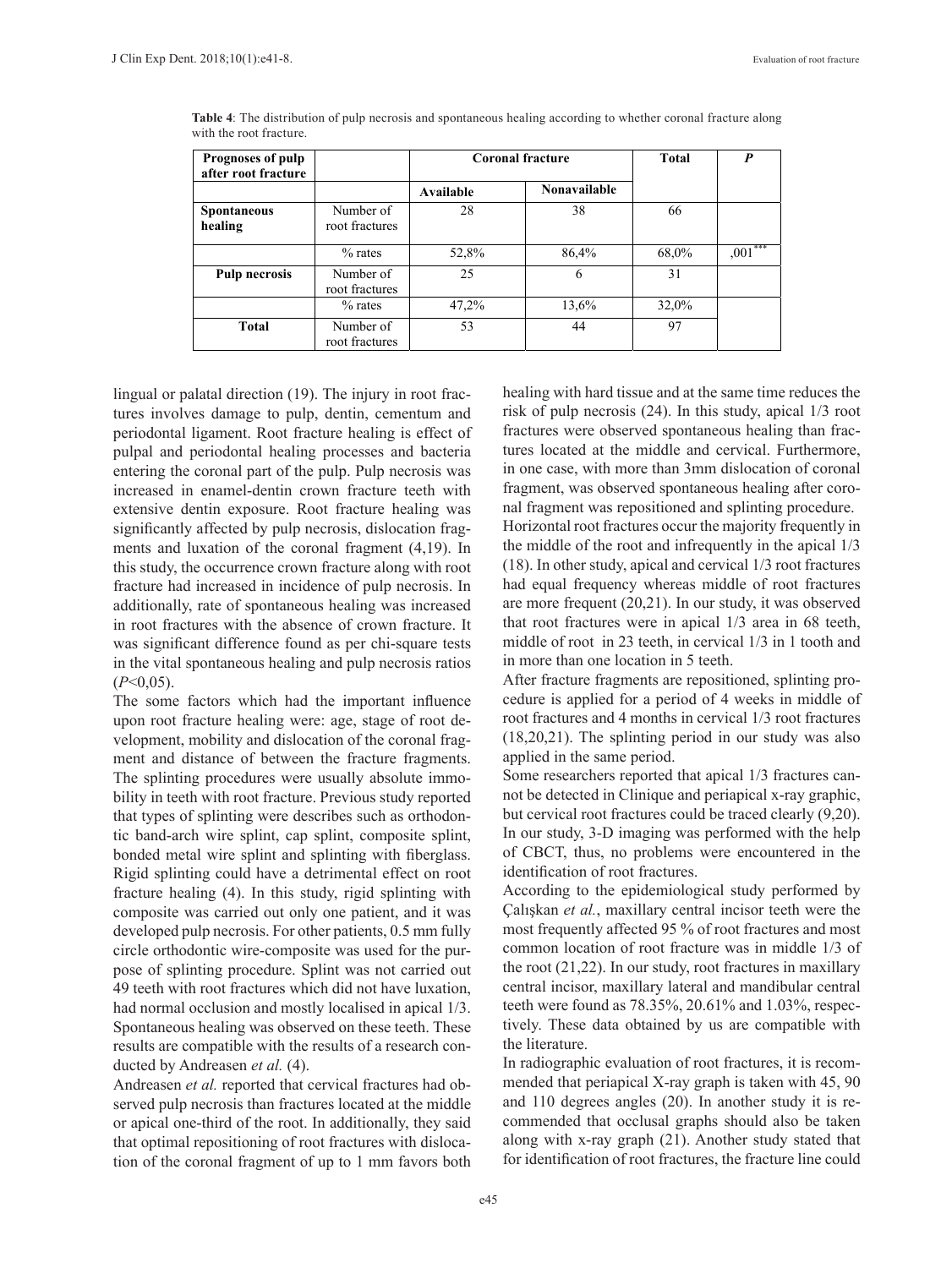be angled for which reason 2 or 3 x-ray graphs should be taken from different angles. It is also reported that identification of root fracture before a complication occurs which causes the loss of tooth such as post-traumatic root resorption, which could be best diagnosed by CBCT (23). In our research no problems were encountered in diagnosing root fractures as 3-dimensional imaging technique was being used.

The studies was reported that CBCT device was of great significance in diagnosis of dental root fractures and periapical lesions and, in addition to endodontic surgery, implant planning (11,14). It was also reported that mineralisation density which occurred with the healing in demineralised periapical lesion zones could be measured with HU ((Hounsfield units) scale (24). When all these researches are taken into consideration, it was believed that assessing root fractures with CBCT would be a good option and this study was conducted.

In conventional and digital oral radiographic three-dimensional anatomic dental structures can be viewed in 2-dimensional manner. On the other hand, CBCT devices can allow the clinician to identify in a shorter period of time root fractures which were diagnosed wrongly or not diagnosed at all with routine applications (9). In a study conducted on extracted molar teeth with CBCT and PR (periapical radiography), Bassam Hassan *et al.* found out that CBCT was superior in identifying vertical root fracture. They reported that in cases where x-rays did not pass from fracture lines, it would be difficult to identify root fractures with x-ray graph and examination of 3-dimensional dental structures would not be adequate. In the light of these informations, they stated that CBCT yielded clearer information than x-raygraph in identification of root fractures (6). Bernardes *et al.* compared conventional radiography and CBCT on 20 patients who received endodontic treatment with the suspect of root fracture and reported that CBCT was statistically superior to conventional radiography in identification of root fractures (7). Avsever *et al.* reported that in 2-dimensional radiographic images root fractures cannot be diagnosed accurately or cannot be diagnosed at all due to superposition of dental structures and anatomic formations (25). Micheal *et al.* compared CBCT and conventional radiography for assessing root fractures, as a result of which they reported that CBCT images were more superior to conventional radiography (26). In this study, teeth with real or suspected root fracture were examined in three-dimensional manner in three different planes and different cross-sections with CBCT. Detailed information has been obtained on location and type of fracture. Cases were examined from different cross-sections in axial, sagittal and coronal directions. In cross-sections from teeth of which image was taken, with images from different angles, more images and information was obtained compared to conventional x-ray graph. In cases which needed more information for treatment planning, CBCT has proved a very good guide and examination inspection tool. Particularly the cross-section images proved extremely beneficial in the identification of root fractures.

CBCT device can show differences in the amount of radiation that the patient is exposed to depending on the differences in scanning times, model of device and the length of irradiation used (25). At the same time, the amount of radiation is related to the thickness of voxel size. For this reason, it is recommended that as few cross-sections are taken as possible for diagnosis (26). In a study, it was reported that 0,3 voxel size was sufficient in dentistry practice and root fractures (27). In this study, CBCT was used to 0,3 voxel size and 8.9 seconds scanning time

Tomography allows for easier and more definite diagnosis in dental applications as it provides images at 3 planes and in 3 dimensions. In addition to the quality of obtained images and technical advantages of the device, another reason for preferring CBCT device over Multislice Computed Tomography-MSCT is that the patient is exposed to much lower radiation (26,28). Some researchers reported that the received radiation is 13 times lower (11,29,30). In addition, isotropic structure of the voxel ensures that the reshaped images are high quality and real-size, and it is reported that scanning was performed within 9 to 70 seconds (11,26). For these reasons, CBCT device is preferred for its lower radiation for patients compared to medical computed tomography.

Ludlow *et al.* stated in a study that CBCT scanning caused the release of 4 to 42 times more doses compared to panoramic examinations, but the dose given to the patient decreased as the size of the image area narrowed (31).

Current results show that CBCT device is a perfect option for identifying root fractures; however, there are some cases where usage of conic ray technology is limited. Today, CBCT device cannot be found in every dental clinique due to its high cost (32). Scanning performed with CBCT device decrease the artifacts in images compared to conventional computed topographies, but as for patients with radiopaque materials such as sealer, gutta-percha and metals which are light-proof, artifact formation can still be observed and the quality of scanning can be reduced, which is a remarkable point for the importance and necessity of taking symptoms in consideration in verification of diagnosis (33,34).

The effective dose from panoramic radiography is range from 5.5 to 22.0μSv, cephalometric radiography 2.2-3.4 mSv, periapical radiography 1–8 mSv and occlusal radiography 8 mSv, and 11-77µSv in the area examined with CBCT device depending on the size, period and density of the area (35).

Although conic ray is an innovative and promising technology, effective radiation dose is higher compared to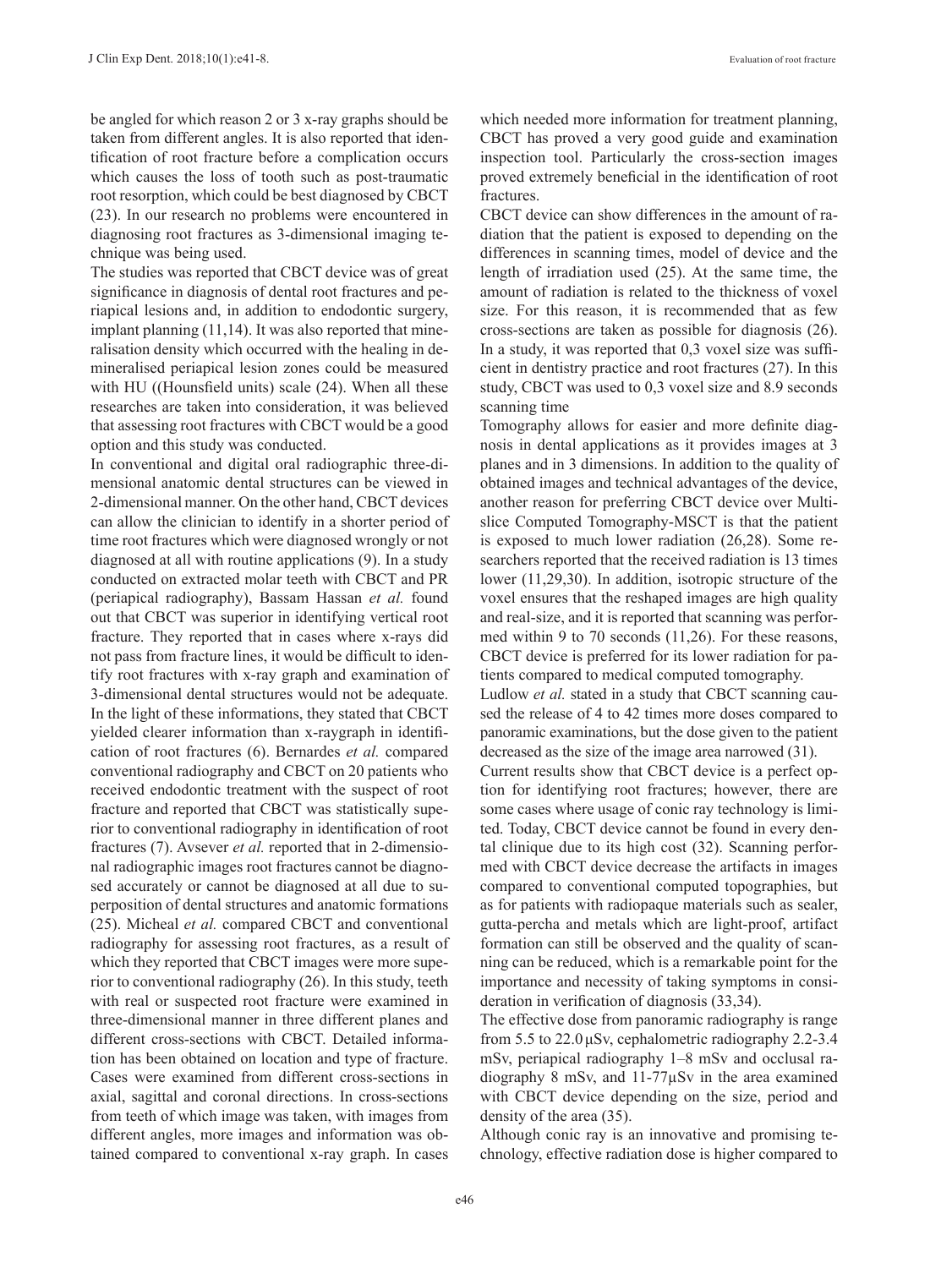conventional oral and panoramic graphics. For this reason, it is considered that it is early to state that CBCT is a technique which should be used in all dental trauma cases. Today, CBCT must be considered as an alternative in cases when conventional radiography is insufficient in diagnosing root fractures.

#### **Conclusions**

This study results showed that:

Root fractures occurred more often in male and maxillary central incisor teeth.

The rate of pulp necrosis was increased in teeth which occurred crown fracture along with root fracture.

As a result of obtained image with CBCT, according to location of root fractures, horizontal root fractures occurred more often than vertical and oblique root fractures.

Cross-sectional images gain advantage from diagnose and classification of root fractures.

Root fracture line could be in different shape when root fractures evaluated with CBCT.

In literature review, CBCT images were more superior to conventional radiography for diagnose of root fractures.

#### **References**

1. Caldas AF, Burgos MEA. A retrospective study of traumatic dental injuries in a Brazilian dental trauma clinic. Dent Traumatol. 2001;17:250-253.

2. Lauridsen E, Hermann NV, Gerds TA, Kreiborg S, Andreasen JO. Pattern of traumatic dental injuries in the permanent dentition among children, adolescents, and adults. Dent Traumatol. 2012;28:358-363.

3. Malmgren B, Andreasen JO, Flores MT, et al. International Association of Dental Traumatology guidelines for the management of traumatic dental injuries: 3. Injuries in the primary dentition. Dent Traumatol. 2012;28:174-182.

4. Andreasen JO, Andreasen FM, Meja`re I, Cvek M. Healing of 400 intra-alveolar root fractures. 2. Effect of treatment factors such as treatment delay, repositioning, splinting type and period and antibiotics. Dent Traumatol. 2004;20:203–211.

5. Heithersay GS, Kahler B. Healing responses following transverse root fracture: a historical review and case reports showing healing with (a) calcified tissue and (b) dense fibrous connective tissue. Dent Traumatol. 2013;29:253- 265.

6. Hassan B, Metska ME, Ozok AR, van der Stelt P, Wesselink PR. Detection of vertical root fractures in endodontically treated teeth by a cone beam computed tomography scan. J Endod. 2009;35:719- 22.

7. Bernardes RA, de Moraes IG, Húngaro Duarte MA, Azevedo BC, de Azevedo JR, Bramante CM. Use of cone-beam volumetric tomography in the diagnosis of root fractures. Oral Surg Oral Med Oral Pathol Oral Radiol Endod. 2009;108:270-277.

8. Kaya S, Yavuz I, Uysal I, Akkuş Z. Measuring Bone Density in Healing Periapical Lesions by Using Cone Beam Computed Tomography: A Clinical Investigation. JOE. 2012;38:28-31.

9. Kamburoğlu K, Cebeci ARİ, Gröndahl HG. Effectiveness of limited cone-beam computed tomography in the detection of horizontal root fracture. Dent Traumatol. 2009;25:256-261.

10. Doğan MS, Yavuz I, Tümen EC. Use Fields of Cone Beam Computed Tomography with Children. Turkiye Klinikleri J Pediatr Dent-Special Topics 2015;1:118-130.

11. Mora MA, Mol A, Tyndall DA, Rivera EM. In vitro assessment of local computed tomography for the detection of longitudinal tooth fractures. Oral Surg, Oral Med, Oral Pathol, Oral Radiol and Endod. 2007;103:825-829.

12. Tamse A, Fuss Z, Lustig J, Kaplavi J. An evaluation of endodonti-

cally treated vertikally fractured teeth. J Endod. 1999;25:506-8.

13. Kositbowornchai S, Sikram S, Nuansakul R, Thinkhamrop B. Root fracture detection on digital images: effect of the zoom function. Dent Traumatol.2003;19:154–159.

14. Youssefzadeh S, Gahleitner A, Dorffner R, Bernhart T, Kainberger FM. Dental vertikal root fractures: value of CT in detection. Radiology. 1999;210:545-549.

15. Clark SJ, Eleazer P. Management of a horizontal root fracture after previous root canal therapy. Oral Surg, Oral Med, Oral Pathol, Oral Radiol and Endod.2000;89:220–223.

16. Scarfe WC, Farman AG, Sukovic P. Clinical applications of conebeam computed tomography in dental practice. J Can Dent Assoc. 2006;72:75–80.

17. Eilert-Petersson E, Schelp L. An epidemiological study of bicycle-related injuries. Accid Anal Prev. 1997;29:363–72.

18. Erdemir A, Ungor M, Erdemir EO. Orthodontic movement of a horizontally fractured tooth: a case report. Dent Traumatol 2005;21:160–4.

19. Welbury RR, Kinirons MJ, Day P, Humphreys K, Gregg T A: Outcomes for root-fractured permanent incisors: a retrospective study. Pediatr Dent. 2002;24:98–102.

20. Shafie L, Farzaneh F, Hashemipour M. Repair of horizontal root fracture: A case report IEJ Iranian Endodontic Journal. 2011;6:176-8.

21. Neeraj M, Kundabala M, Shashi RA. A Review of Root Fractures: Diagnosis, Treatment and Prognosis. Dent Update. 2011;38:615- 616, 619-20.

22. Calişkan MK, Pehlivan Y. Prognosis of root-fractured permanent incisors. Endod Dent Traumatol. 1996;12:129-136.

23. Wölner-Hanssen AB, von Arx T. Permanent teeth with horizontal root fractures after dental trauma. Schweiz Monatsschr Zahnmed. 2010;120:200-12.

24. Kaan O, Umut A, Atakan K. Cone-Beam Computed Tomographic Evaluation of Spontaneously Healed Root Fracture. J Endod. 2010;36:1584–7.

25. Avsever H, Gunduz K, Orhan K, et al. Comparison of intraoral radiography and cone-beam computed tomography for the detection of horizontal root fractures: an in vitro study. Clin Oral Investig. 2014;18:285-92 .

26. Michael B, Andrea BW, Pedram S, Thomas A. Comparison of intraoral radiography and limited cone beam computed tomography for the assessment of root-fractured permanent teeth. Dent Traumatol  $2009.25:571-7$ 

27. Ludlow JB, Davies-Ludlow LE, Brooks SL. Dosimetry of two extraoral direct digital imaging devices: NewTom cone beam CT and Orthophos Plus DS panoramic unit. Dentomaxillofac Radiol. 2003;32:4:229-34.

28. Scarfe WC, Farman AG, Sukovic P. Clinical Applications of Cone-Beam Computed Tomography in Dental Practice. J Can Dent Assoc. 2006;72:75–80.

29. Kamburoğlu K, Murat S, Yüksel SP, Cebeci AR, Horasan S. Detection of vertikal root fracture using cone-beam computerized tomography: an in vitro assessment. Oral Surg, Oral Med, Oral Pathol, Oral Radiol and Endod. 2010;109:74-81.

30. Holberg C, Steinhauser S, Geis P, Rudzki-Janson I. Cone-beam computed tomography in orthodontics: benefits and limitations. J OrofacOrthop. 2005;66:434–44.

31. Arai Y, Honda K, Iwai K, Shinoda K. Practical model "3DX" of limited cone-beam X-ray CT for dental use. International Congress Series. 2001;1230:713-8.

32. Mah JK, Danforth RA, Bumann A, Hatcher D. Radiation absorbed in maxillofacial imaging with a new dental computed tomography device. Oral Surg, Oral Med, Oral Pathol, Oral Radiol and Endod 2003; 96: 508 –513.

33. Ludlow JB. Comment on "effective dose range for dental cone beam computed tomography scanners".Eur J Radiol. 2012;81:4219- 20.

34. Cotton TP, Geisler TM, Holden DT, Schwartz SA, Schindler WG. Endodontic applications of cone-beam volumetric tomography. J En-